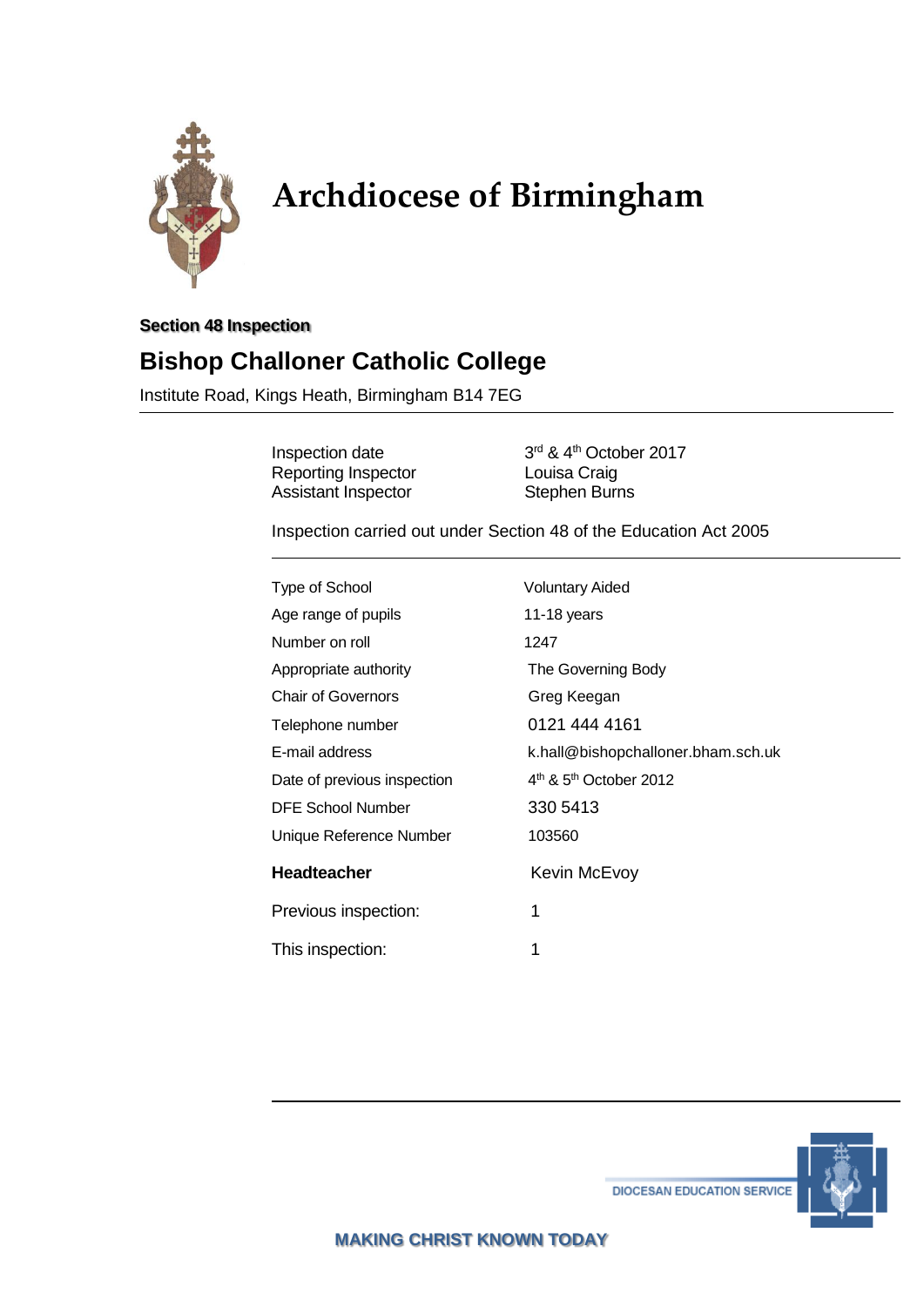#### **Evidence**

- Two Diocesan Inspectors carried out the inspection.
- The focus of the inspection was on the quality, leadership, and impact of the school's provision of Catholic life, collective worship, and religious education (RE).
- The inspectors observed teaching across 13 RE lessons to evaluate the quality of teaching, learning and assessment. They also completed a spiritual, moral and vocational (SMV) learning walk across the school.
- The inspectors completed a work scrutiny and held discussions with pupils to evaluate their understanding of Catholic life, worship, and the impact of teaching on their learning over time.
- Meetings were held with the link governor for RE and a parent representative of the governing body, the headteacher, deputy headteacher, person in charge of Catholic life of the school (PICCLS), the RE subject leader, pupils and the lay chaplain.
- The inspectors attended tutor time, a year group assembly, staff briefing, devotional prayers in the chapel and a primary chaplaincy event. They also undertook a learning walk to look at aspects of learning and teaching in RE, the presentation of the Catholic life of the school and pupils' behaviour.
- The inspectors reviewed a range of documents including the school's selfevaluation, data about pupils' attainment and progress, RAISE online, the development plan, teachers' planning and records of aspects of Catholic life across the curriculum.

#### **Information about the school**

- Bishop Challoner Catholic College is an above average-sized secondary school with a sixth form in Kings Heath, Birmingham.
- Bishop Challoner Catholic College is a cohort 1 Teaching School. The Teaching School Alliance is a partnership of 55 schools.
- Bishop Challoner Catholic College is the lead school for the Central Midlands Science Learning Partnership and the Central Maths Hub.
- The school serves the parish of St Dunstan's, Kings Heath.
- The majority of pupils in the school are white British.
- The proportion of pupils from minority ethnic backgrounds is above the national average.
- The proportion of pupils who speak English as an additional language is below the national average.
- The percentage of Catholic pupils is currently 93%.
- The proportion of pupils who are disadvantaged is above the national average.
- The proportion of pupils who have special educational needs and/or disabilities with a statement of special educational needs or an education, health care plan is just above the national average.
- Attainment on entry is slightly above the national average.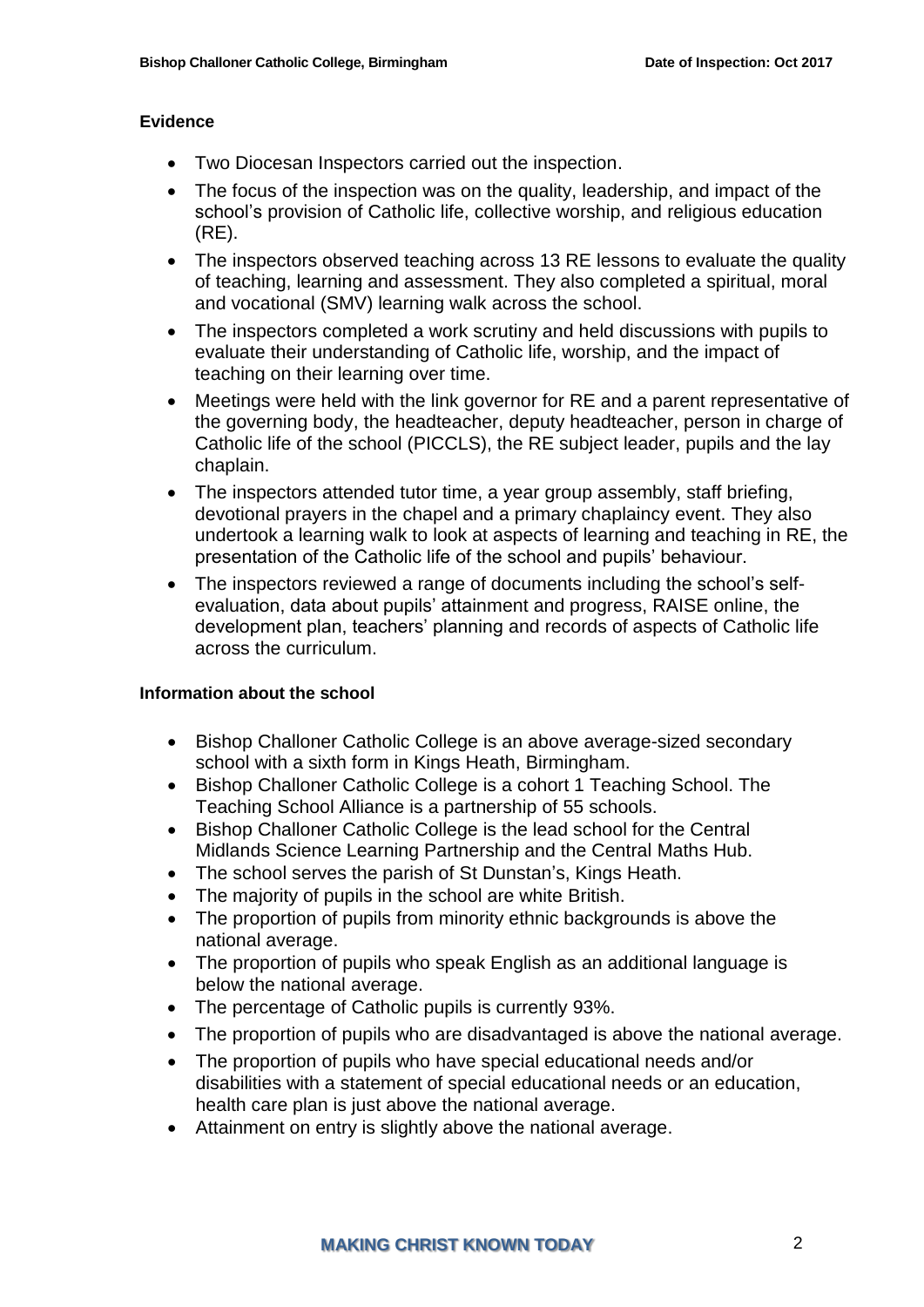#### **Main Findings**

- The overall effectiveness of the Catholic life, RE and Collective worship of the school is outstanding. The vision and commitment of the governors, the headteacher and his leadership team in creating the climate for transformational education is inspirational.
- The proclamation and witness to the centrality of Christ in the Church's mission in education is the unifying and energising driving force for excellence across the school community.
- The development of the Catholic life of the school is outstanding. Pupils are given rich opportunities to develop their potential and they are supported in their journey through prayer and liturgy.
- The whole school community strives to enable pupils to grow in their learning whilst nurturing their talents, overcoming barriers and creating a positive climate, which supports the development of the whole person.
- A caring ethos pervades the school, student behaviour is outstanding and relationships are strong, bearing witness to Christ being at the heart of the community.
- The strong Catholic ethos is evident amongst leaders, staff and governors and is given high priority. Leaders, staff and governors effectively promote and evaluate the Catholic life of the school putting spiritual formation at the heart of school life. The headteacher, whose presence around the school is very dynamic and effective and who leads by example, has very clear and strongly held views of Catholic education and how it should impact on the lives of the pupils.
- The effectiveness of leadership and management through the PICCLS in promoting the Catholic life of the school is outstanding. A strong sense of Catholic mission permeates all aspects of school life. The whole staff body is committed to providing pupils with extended opportunities to grow and develop into young people with a strong sense of personal worth and an awareness of their responsibilities towards others.
- Collective worship plays a central role in the life of the school. The experience of collective worship, prayer and liturgy, central to the daily life of the school, is outstanding. Pupils are very positive about collective worship and are involved in its delivery and evaluation. There is further scope for pupils to be more involved in the planning and delivery of worship in both tutor time and assemblies.
- The school has invested significant resources in employing an empowering lay chaplain. The lay chaplain represents a significant presence within and beyond the school, supported by the chaplaincy team. There is a palpable sense of teamwork, which ensures that a wide range of liturgical opportunities are offered to the school community including Masses, retreats and opportunities for private and community prayer.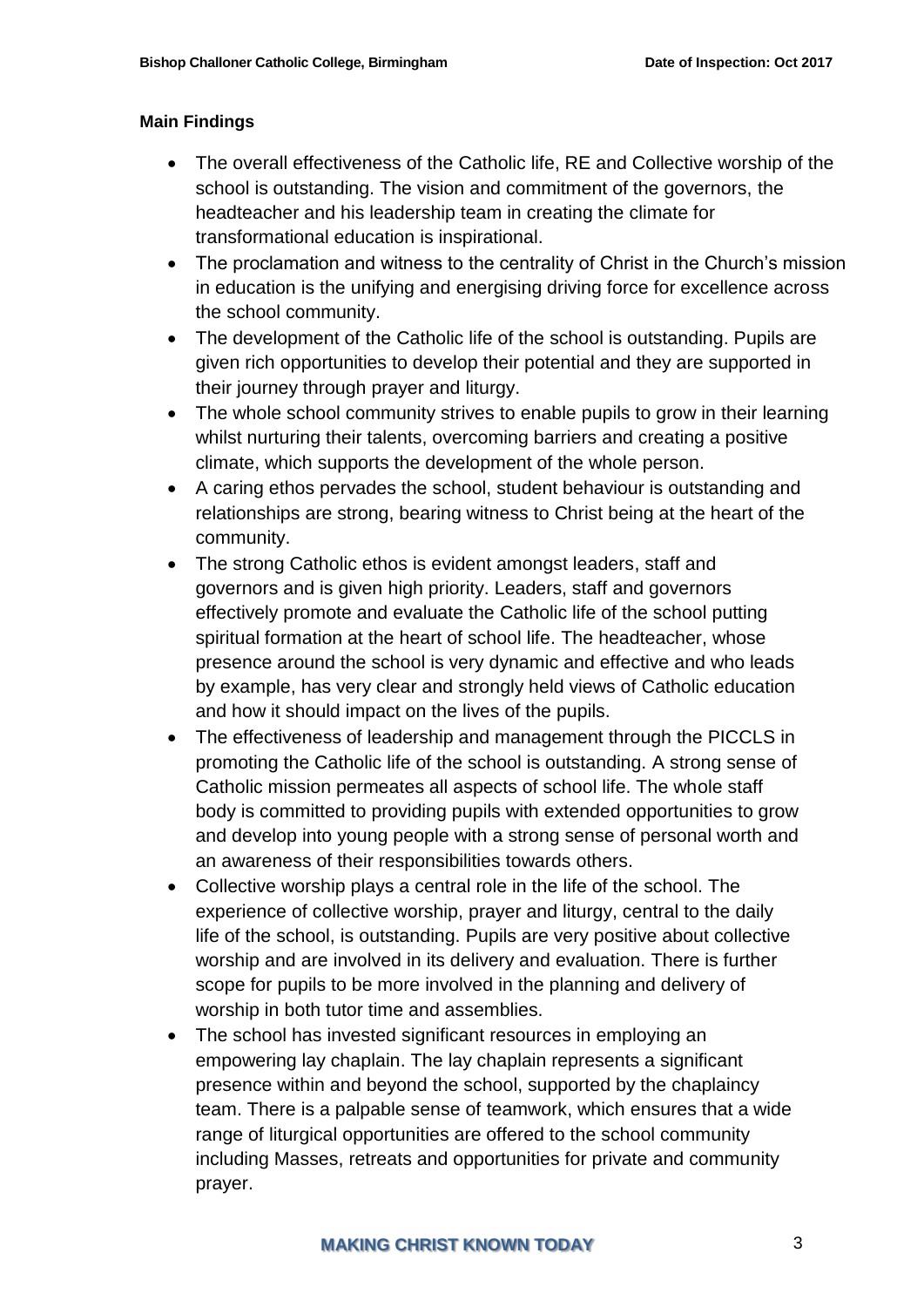- The leadership and management of the religious education department is strong. The subject leader has a vibrant vision for religious education that encompasses both a dedication to achieving excellent academic outcomes for pupils and an ambition to prepare them for the demands of religious commitment in daily life.
- The quality of religious education is outstanding. Pupils enjoy religious education and standards of achievement are high in every key stage. At GCSE, the results demonstrate that almost all groups of pupils make progress, which is above the national average. At A-Level, pupils achieve extremely well, and again this is above the national average. Teaching is frequently outstanding and never less than good. The meticulous monitoring and reviewing, involving the senior team and governors, ensures that high standards of teaching and learning are maintained.

#### **THE CATHOLIC LIFE OF THE SCHOOL**

#### **Catholic life, collective worship and spiritual, moral and vocational development: provision and outcomes**

- The Catholic life of the school is outstanding.
- The calm sense of purpose, centred on care for the individual and each other, is apparent from the moment visitors enter the school and observe its purposeful atmosphere. Members of staff are confident in their roles as members of a Catholic faith community and new staff are well supported in contributing to the school's Catholic life. The centrality of the school's Catholic ethos forms a core feature in induction programmes for both staff and pupils.
- The school's commitment to Catholic education is clearly evident in its teaching school role where annually over fifty teachers are successful in starting their teaching journey.
- Pupils are fully committed to living out the school's mission statement. They support each other with great care and show admirable respect for all members of their school community. They are immensely proud of their school, which they describe as a family.
- The school captures its Catholic life through a visual gallery showing evidence of outstanding provision and impact.
- Pupils respond generously to a range of opportunities to serve others modelled on the example of Christ. The school focus of the year of service highlights the talents and achievements of the whole community in line with the school mission statement *'We give glory to God through our service to others'.*
- The school offers many opportunities for pupils of all ages and abilities to put "Faith into Action". The whole community demonstrates a moral conscience in a wide variety of charitable activities and social enterprise. The school community have raised over £35,000 in the last six years.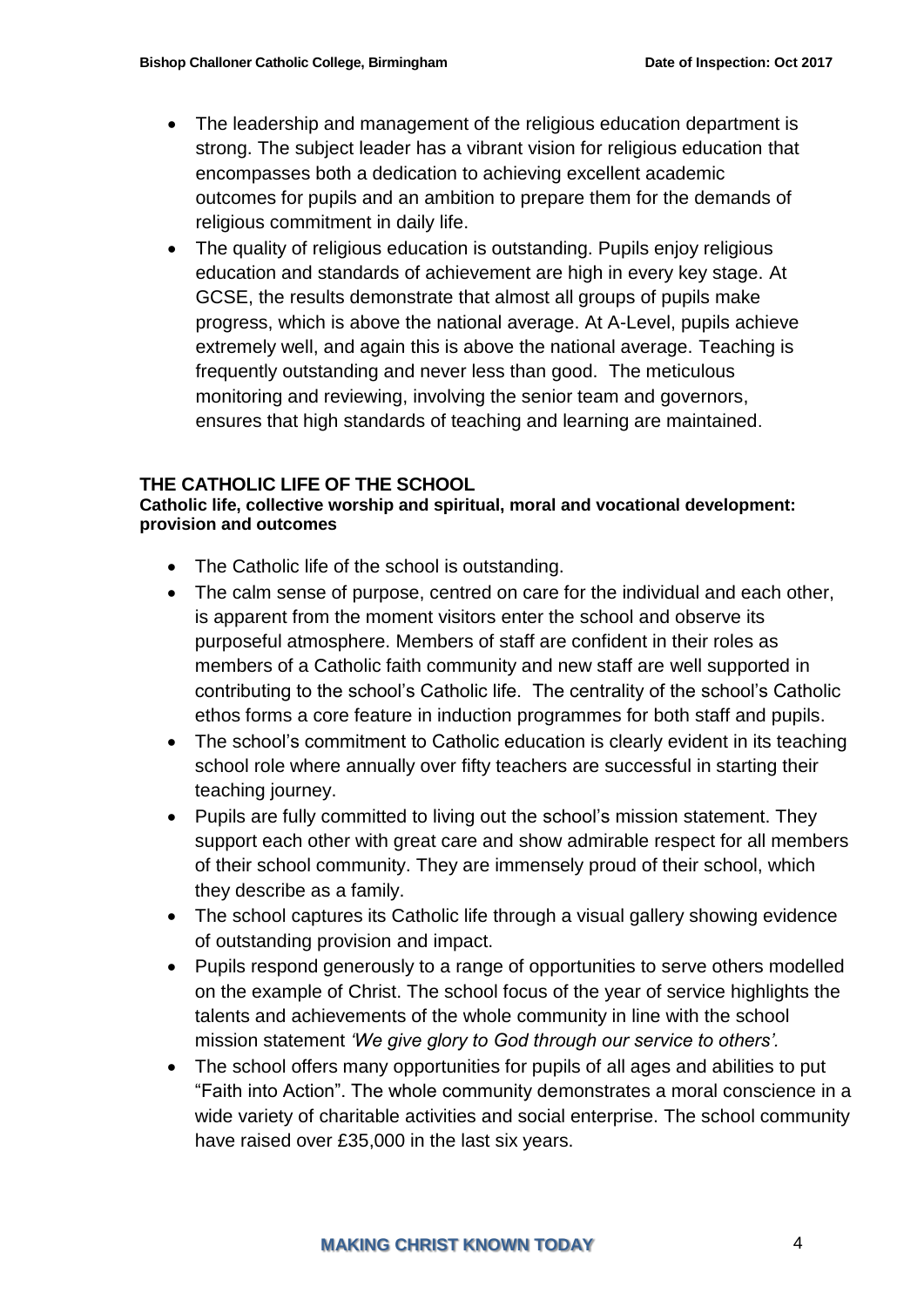- Pupils respond generously to a range of opportunities to serve others modelled on the example of Christ. This is particularly evident in the sixth form where there is a wide range of service opportunities through the JP2 award.
- Pupils talk with great delight about the activities they have been involved in through which they serve others.
- Pastoral care is a significant strength of the school. Pupils profoundly endorse the care and support that they receive from the school.
- Pupils are very proud of their school and show this through their exemplary behaviour, witnessed throughout the day both in classrooms and around the school. Relationships between staff and pupils are characterised by mutual respect, courtesy and support.
- Pupils take advantage of and benefit from rich opportunities for spiritual, vocational and moral development provided for by the RE department and chaplaincy team. These include visits to places of religious interest or significance, such as Lourdes.
- Student work and achievement in extra-curricular activities is prominently displayed around school, on the website, in newsletters and online, as are the achievements and rewards of each individual pupil.
- Spiritual, moral, social and cultural development is outstanding. In addition to the strong focus on matters spiritual, the school seeks to develop pupil imaginations and a sense of the wonder of the world around us.
- The school continues to develop student potential even after Year 13 with a number of pupils returning to the school in a variety of roles. The recent artist in residence is a former pupil who has designed the school Christmas card.
- Whilst the school is proud of and celebrates its Catholic heritage, cultural diversity is both recognised and celebrated as a key feature of the school.
- The school reward system highlights pupils' sense of personal worth. Across Key Stage 3 pupils use the *Commit to Character* cards and are challenged to develop virtues such as compassion, curiosity and gratitude.
- The school talent shows are well attended and are a platform for both pupils and staff to demonstrate their talents in a wide variety of activities.
- Student leadership in school is very powerful with many examples being driven by the work of the School Games organiser. The partnership work through sport involves pupils working with over 40 primary schools to develop their leadership skills. The primary chaplaincy work is highly praised by staff and pupils across the partnership. The school are keen to increase the chaplaincy staffing to promote this work further.
- The chaplaincy team are the student voice for the Catholic life of the school. They are involved in the planning, monitoring and evaluation of all areas of this work.
- The weekly 'Press the Priest' session provides pupils with the opportunity to ask questions and develop their understanding of vocation. This has resulted in pupils having a clear understanding of vocation and what it means to them.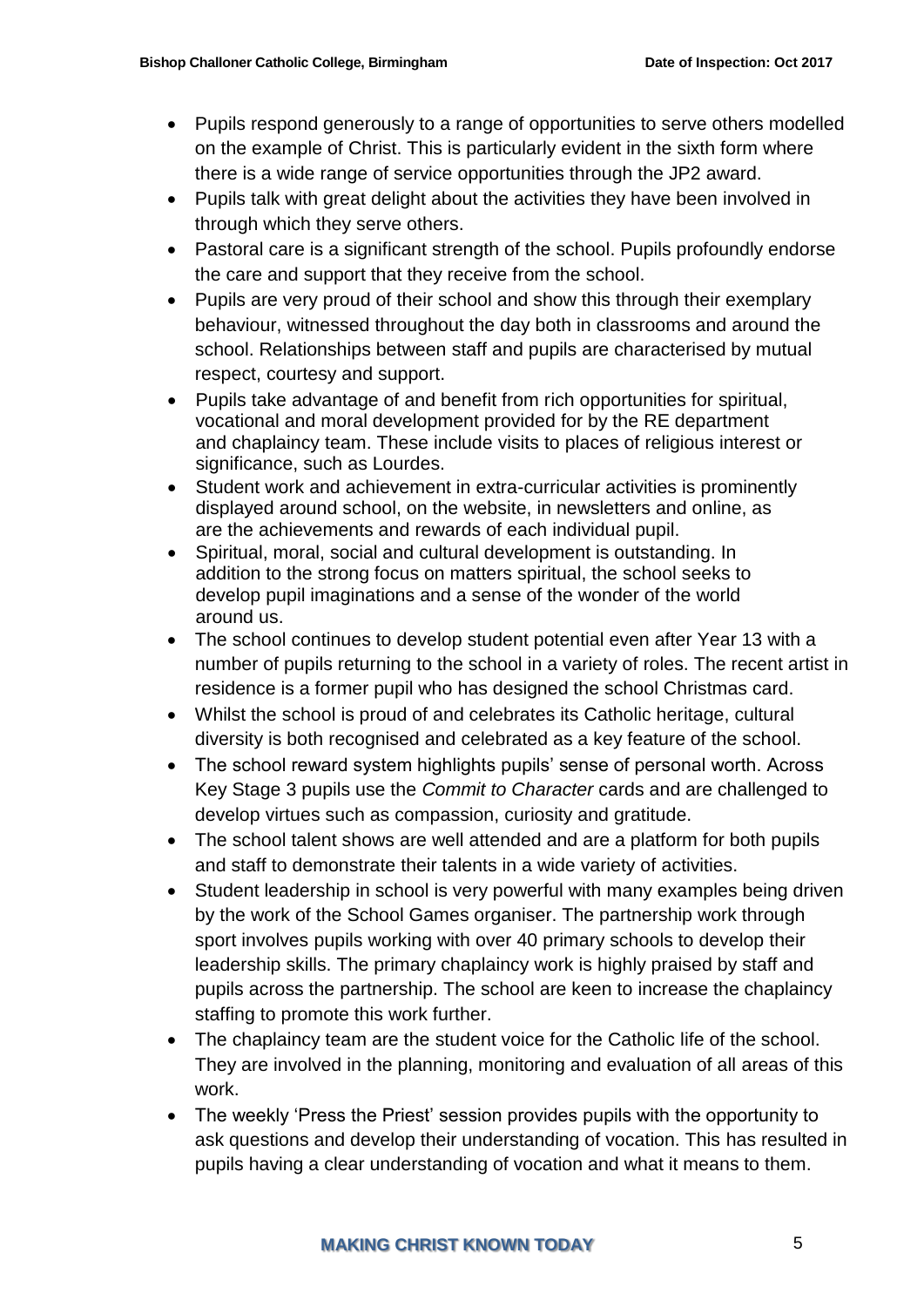- All subject departments have individualised prayers and subject teachers lead their pupils in prayer during lesson time. The departments are starting to provide opportunities for the pupils to lead these prayers.
- The school are currently working with the parish rosary group to provide opportunities for pupils to engage in the rosary.
- The chaplaincy team are the driving force behind the Bishop Challoner Youth clubs which are available to all the youth in the parish. These are providing a platform for pupils to grow in faith and include opportunities for peers to lead and develop collective worship.
- The gifted lay chaplain plays a key role in leading developments and activities within the school. He works closely with the PICCLS and other equally talented staff to deliver outstanding provision of the Catholic life of the school.
- The Catholic character of the school shines through in times of worship and prayer. Collective worship follows the liturgical year; liturgies and prayer life provide pupils with opportunities to develop spiritually and enhance their beliefs and values.
- Pupils readily share their positive memories and experiences of worship, showing enthusiasm, pride and depth of thought in their involvement.
- The school chapel is situated in the centre of the school and is always open for prayer and reflection. Pupils welcome this provision and commented on the way in which these spaces provide an important resource, particularly in key moments such as during examination times.
- Parents talk very positively about the school's Catholic mission. They are very grateful for the many opportunities provided by the school to support their children's spiritual development and believe that the school is a very caring community. They know what is going on at school and how their children are progressing through regular communication as well as information on the school's website.
- Teachers look for opportunities to use their subject to demonstrate and articulate Gospel values. As one pupil said: 'teachers are passionate; the school's values and ethos are brought into every lesson'.

#### **LEADERSHIP**

# **Leadership of Catholic Life and Collective Worship**

- The leadership of Catholic life and collective worship is outstanding.
- The leadership of the school is strongly focused on its Catholic mission, on raising standards and promoting the personal development of pupils. The headteacher is an empowering and highly visible presence and inspires a genuine sense of community and commitment to the school's vision. The holistic development of pupils is of paramount importance to the school's leadership team.
- The school has a good range of strategies for engaging with parents/carers about both pastoral and academic issues. Parents feel strongly that the school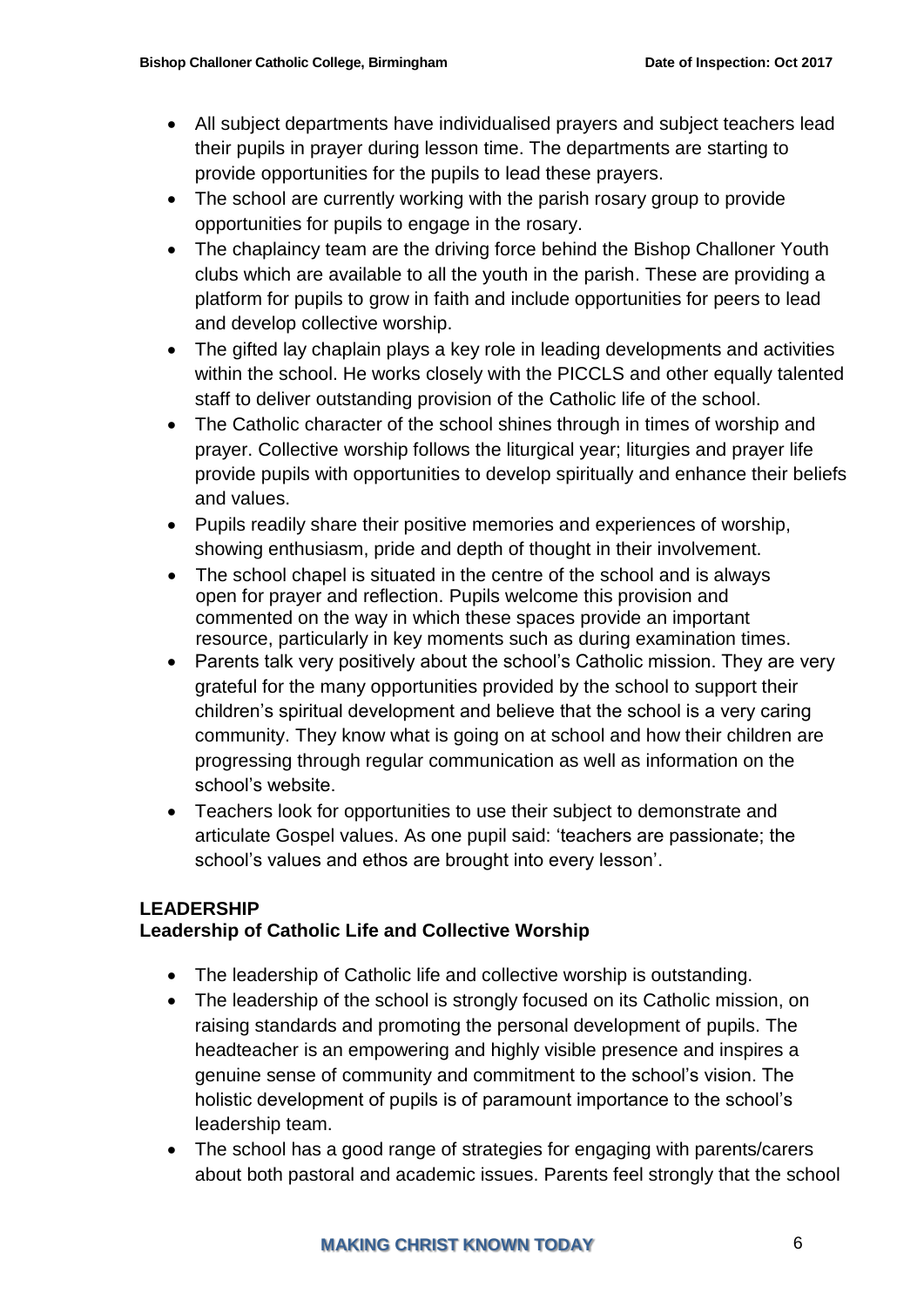is highly supportive of all parents/carers, particularly those who find themselves in challenging circumstances.

- The governors are fully committed to promoting the Catholic life of the school. Governors engage energetically in discussions around the school's strategic plan in which Catholic life features prominently.
- Governors ensure that the school mission statement underpins all policies and that self-evaluation is rigorous in order to identify correctly any areas for development.
- The enthusiastic commitment and varied range of expertise in the governing body are used to good effect in determining the direction of the Catholic life of the school. Governors take seriously the discharge of their statutory and canonical duties. They are actively involved in evaluating the school's strengths and areas for development.
- A detailed monitoring calendar is produced each year, which involves leaders at all levels, evaluating performance using a variety of sources of evidence.
- The leadership and management ensure the school plays a full and active part in the wider community. All pupils, including those of different faith background speak warmly of the sense of inclusivity that characterises the school.
- School leaders are the driving force in the school's improvement journey. Self– evaluation is accurate and rigorous. There are clear systems in place for parents, staff and pupils to make their views known.
- Documentation identifies targets, timescales and lines of accountability with governors being active participants in school self-evaluation.
- The school is a key member of the local Catholic community. Strong links exist with the local Catholic primary schools, enriching the provision of Catholic education in the area. The school, through its teaching school role, also supports other secondary schools across the diocese in both their Catholic mission and their drive to raise standards.
- All stakeholders are at the centre of shaping the school's mission and ethos. They are involved in developing and implementing a cohesive strategy to evaluate and plan improvements to the school.
- The Teaching School is a learning community that routinely shares best practice, and delivers high quality integrated programmes for school-led improvement.
- The school are currently writing a faith-based leadership formation course to further develop opportunities for faith-based leadership continued professional development.

# **RELIGIOUS EDUCATION**

# **Leadership, outcomes from and provision for religious education**

• Religious education is truly at the heart of the school, influencing not only the school's Catholic life but also the academic performance of the pupils.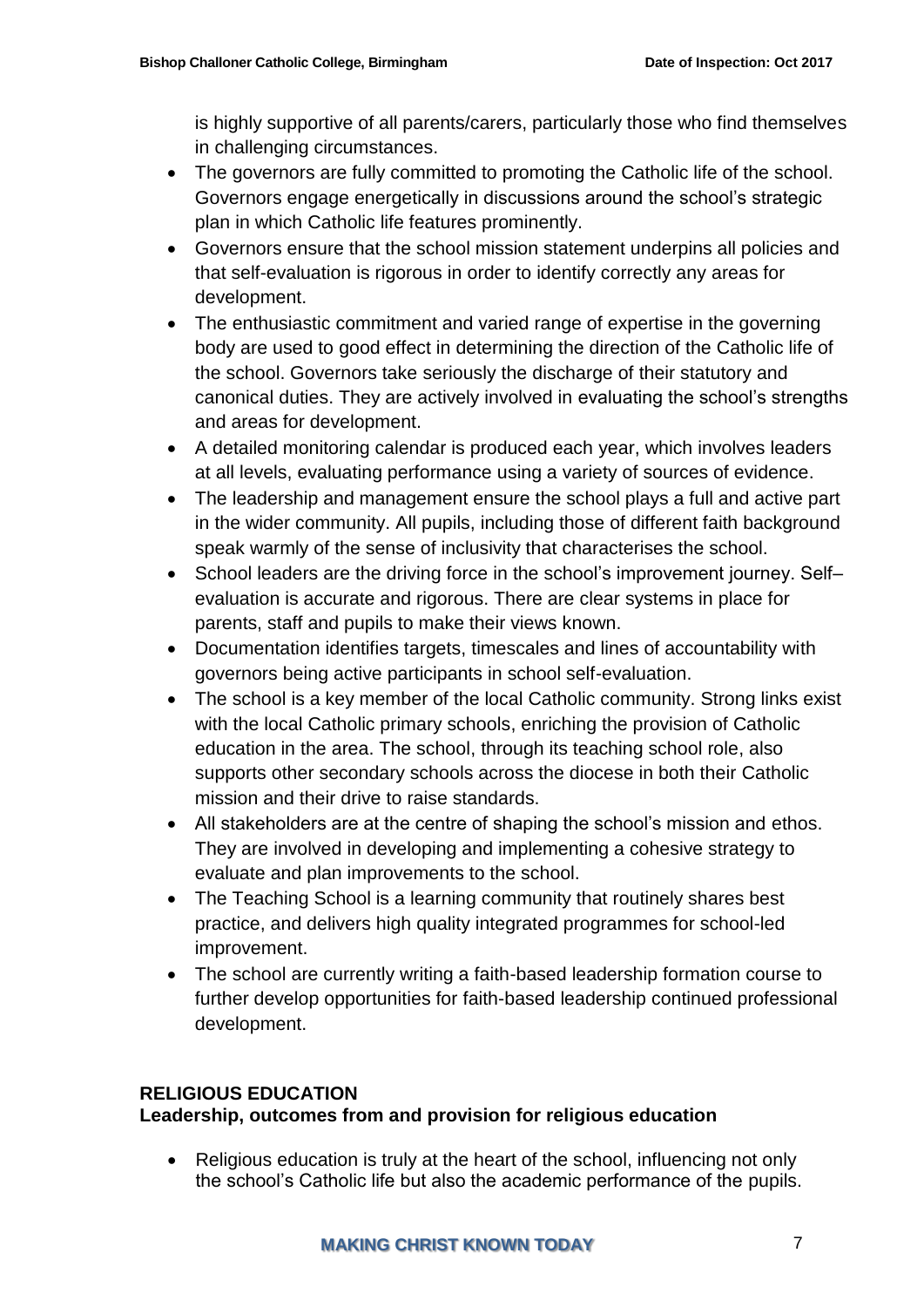It is evident to all staff, parents and pupils that religious education is the core of the curriculum.

- Leadership and management of religious education is exemplary. The department models an outstanding leadership approach that has as its vision 'the very best' for each student. The collaborative team of staff are role models for the pupils in creating a thriving Catholic community where each person is valued and academic excellence fostered.
- The subject leader has a calm, determined and supportive approach to developing the pupils' religious literacy. He is relentless in the pursuit of improving standards in teaching and learning.
- The RE department self-evaluation is very accurate; the subject leader has an excellent understanding of the strengths and areas for improvement. The curriculum leader is very well supported by the RE link governor and the school leadership team.
- The religious education curriculum is well planned and resourced by the leadership of the department.
- Monitoring, evaluation, moderation, accurate assessment and staff training, all combine to promote the centrality of religious education and its impact on the daily life of the school.
- Pupils' achievement in religious education is outstanding; pupils make outstanding progress from their starting points in Year 7 to the end of Year 11. Different groups of pupils make excellent progress in religious education. The majority of pupils join the school with above average levels of attainment. At Key Stage 3 pupils make excellent progress, which is based upon a mastery framework. At GCSE pupils attain consistently above the national and diocesan average.
- Monitoring of assessment data is used effectively to evaluate the school's performance and to plan for future improvements.
- There is a robust programme for the monitoring and evaluation of RE. Teaching and learning is monitored regularly and appropriate feedback and support given as necessary.
- Good practice is shared and celebrated with continuing professional development opportunities being provided for all.
- The quality of teaching and learning overall is very strong.
- Teachers' planning is often excellent and lessons develop pupils' understanding and skills in a systematic way. ICT is used effectively, together with high quality resources, to engage and motivate pupils' interest.
- Teachers have strong subject knowledge, which inspires and promotes pupil confidence.
- Appropriate pace, challenge and skilful questioning are consistent features in encouraging the pupils to think critically and develop their religious literacy.
- Pupils show a genuine enjoyment in RE and many regard it as one of their favourite subjects. This is demonstrated through excellent behaviour for learning and a mutual respect for their teachers and peers.
- Pupils demonstrate a deep pride in all they do in lessons and the quality of their written work is often of a very high standard.